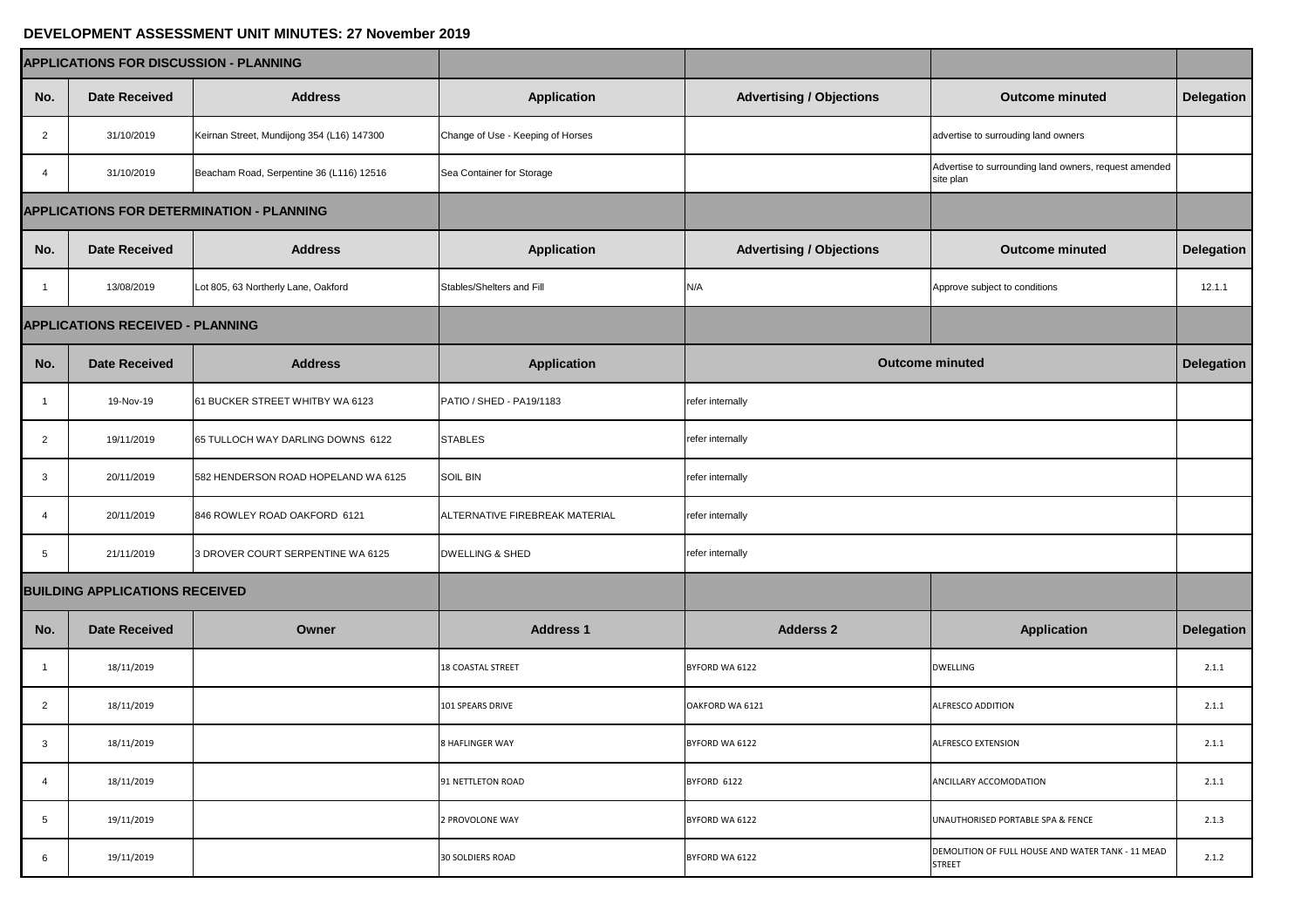|                                       | 19/11/2019           |                  | 100 RANGEVIEW LOOP                    | <b>SERPENTINE WA 6125</b>                       | SWIMMING POOL AND SECURITY BARRIER                                          | 2.1.1      |
|---------------------------------------|----------------------|------------------|---------------------------------------|-------------------------------------------------|-----------------------------------------------------------------------------|------------|
| 8                                     | 19/11/2019           |                  | 9 HONEYDEW BEND                       | BYFORD WA 6122                                  | PATIO                                                                       | 2.1.1      |
| 9                                     | 19/11/2019           |                  | 4 BANJINE WAY                         | BYFORD WA 6122                                  | <b>DWELLING</b>                                                             | 2.1.1      |
| 10                                    | 19/11/2019           |                  | <b>10 SCANTLING WAY</b>               | WHITBY WA 6123                                  | PATIO                                                                       | 2.1.1      |
| 11                                    | 20/11/2019           |                  | 372 BOOMERANG ROAD                    | OLDBURY WA 6121                                 | <b>CARPORT</b>                                                              | 2.1.1      |
| 12                                    | 20/11/2019           |                  | 10 CHAROLAIS COURT                    | OAKFORD WA 6121                                 | UNAUTHORISED WORKS - SHED LEAN 2 X2 POOL POOL FENCE<br><b>CARPORT PATIO</b> | 2.1.3      |
| 13                                    | 20/11/2019           |                  | 351 KARNUP ROAD                       | HOPELAND 6125                                   | SHED ROOF ADDITION                                                          | 2.1.1      |
| 14                                    | 20/11/2019           |                  | 30 KOOLBARDI LOOP                     | BYFORD WA 6122                                  | <b>SHED</b>                                                                 | 2.1.1      |
| 15                                    | 20/11/2019           |                  | 128 RANGEVIEW LOOP                    | SERPENTINE WA 6125                              | <b>WATER TANK</b>                                                           | 2.1.1      |
| 16                                    | 21/11/2019           |                  | <b>5 CORDITE CIRCUIT</b>              | BYFORD WA 6122                                  | <b>DWELLING</b>                                                             | 2.1.1      |
| 17                                    | 21/11/2019           |                  | 72 FLORENCE PLACE                     | OAKFORD 6121                                    | <b>DWELLING</b>                                                             | 2.1.1      |
| 18                                    | 21/11/2019           |                  | 27 WATERSIDE PASS                     | BYFORD WA 6122                                  | PATIO                                                                       | 2.1.1      |
| 19                                    | 21/11/2019           |                  | 117 DIRK ROAD                         | KEYSBROOK 6126                                  | <b>POOL FENCE</b>                                                           | 2.1.1      |
| 20                                    | 22/11/2019           |                  | 117 DIRK ROAD                         | KEYSBROOK 6126                                  | SWIMMING POOL / CONSTRUCTION BARRIER                                        | 2.1.1      |
| <b>BUILDING PERMIT DETERMINATIONS</b> |                      |                  |                                       |                                                 |                                                                             |            |
| No.                                   | <b>Date Approved</b> | <b>Applicant</b> | <b>Address</b>                        | <b>Proposal</b>                                 | <b>Recommended minuted</b>                                                  | Delegation |
|                                       | 19/11/2019           |                  | 12 MEDEA STREET BYFORD 6122           | <b>DWELLING</b>                                 | APPROVED UNDER DELEGATED AUTHORITY                                          | 2.1.1      |
| $\overline{2}$                        | 19/11/2019           |                  | 35 FEAST ROAD SERPENTINE 6125         | UNAUTHORISED POOL, SPA, SAFETY BARRIER AND DECK | APPROVED UNDER DELEGATED AUTHORITY                                          | 2.1.3      |
| 3                                     | 19/11/2019           |                  | 24 SCANTLING WAY WHITBY WA 6123       | <b>DWELLING</b>                                 | APPROVED UNDER DELEGATED AUTHORITY                                          | 2.1.1      |
| 4                                     | 19/11/2019           |                  | 121 KING ROAD OAKFORD WA 6121         | <b>DEMOLITION OF HOUSE</b>                      | APPROVED UNDER DELEGATED AUTHORITY                                          | 2.1.2      |
| 5                                     | 19/11/2019           |                  | 28 COLLEGE COURT SERPENTINE WA 6125   | UNAUTHORISED WORKS - STABLES & HAY SHED         | APPROVED UNDER DELEGATED AUTHORITY                                          | 2.1.3      |
| 6                                     | 20/11/2019           |                  | 48 BANGAP PLACE OAKFORD WA 6121       | <b>PATIO</b>                                    | APPROVED UNDER DELEGATED AUTHORITY                                          | 2.1.1      |
|                                       | 20/11/2019           |                  | 128 RANGEVIEW LOOP SERPENTINE WA 6125 | <b>DWELLING</b>                                 | APPROVED UNDER DELEGATED AUTHORITY                                          | 2.1.1      |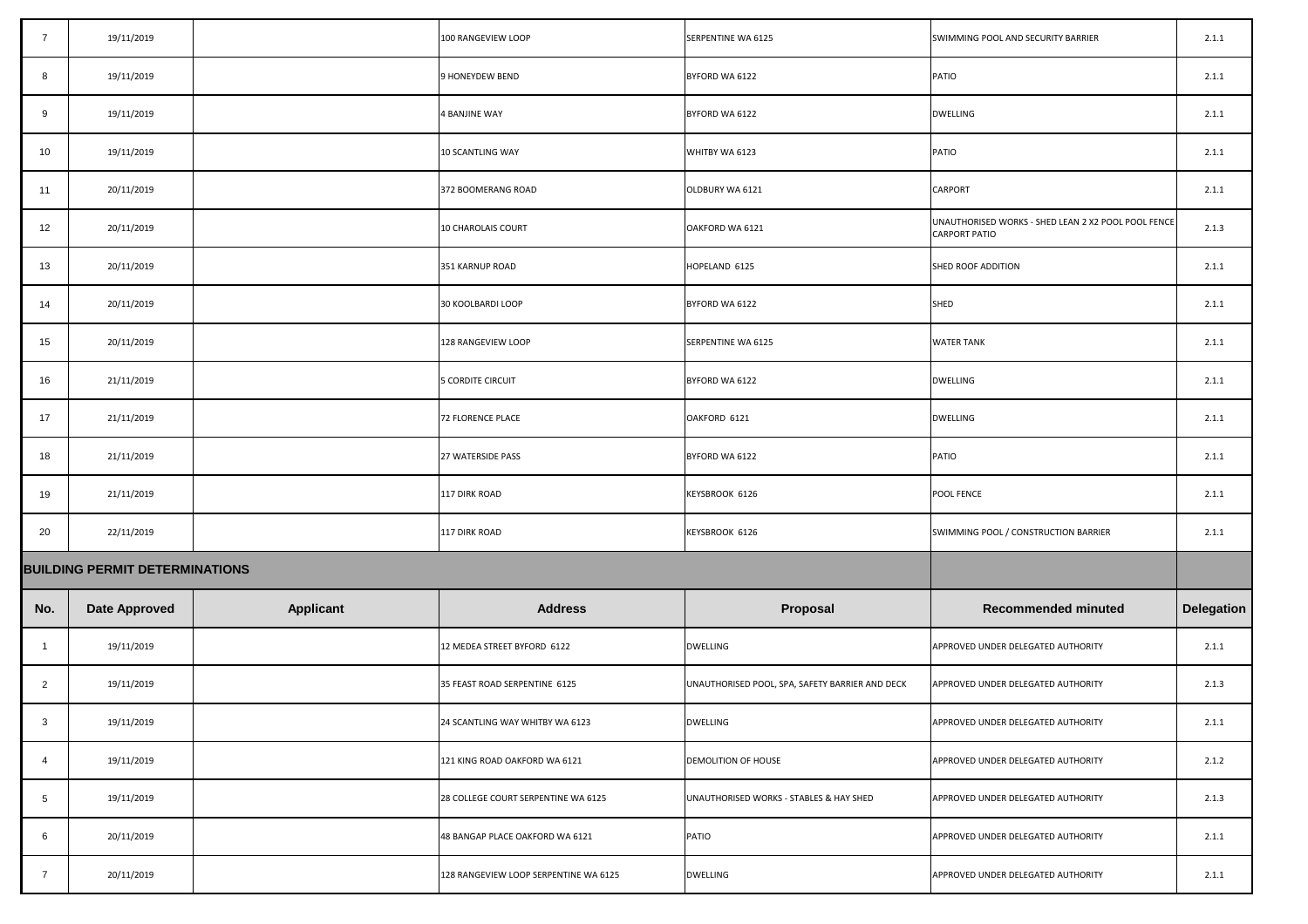| No.                                 | <b>Date Determined</b>                | <b>Address</b>                    | Proposal                                      | <b>Recommended minuted</b>                                         | <b>Delegation</b>                  | <b>BP/DA</b><br><b>Number</b> |
|-------------------------------------|---------------------------------------|-----------------------------------|-----------------------------------------------|--------------------------------------------------------------------|------------------------------------|-------------------------------|
|                                     | <b>HEALTH Applications determined</b> |                                   |                                               |                                                                    |                                    |                               |
| 7                                   | 12/11/2019                            | Percy's Park - Mead St, Byford    | <b>Event Application</b>                      | determine under delegation                                         | 1.5                                | SJ3154                        |
| 6                                   | 8/11/2019                             | Dome Byford Car Park              | Event Application                             | Infrastructure Services to Comment - determine under<br>delegation | 1.5                                | SJ3152                        |
| $5\overline{)}$                     | 12/11/2019                            | <b>Briggs Park Lower Oval</b>     | <b>Event Application</b>                      | determine under delegation                                         | 1.5                                | SJ3155                        |
| $\overline{4}$                      | 20/11/2019                            | 29 Perrone Ave, Byford            | Food premises notification/registration form  | determine under delegation                                         | 6.1.2                              | FB19/29                       |
| $\mathbf{3}$                        | 14/11/2019                            | 351 Karnup Road Hopeland          | Wastewater application                        | determine under delegation                                         | 1.4                                | HA19/76                       |
| $\overline{2}$                      | 19/11/2019                            | 92 Cavanagh Close, Cardup         | Wastewater application                        | determine under delegation                                         | 1.4                                | HA19/78                       |
|                                     | 15/11/2019                            | 24 Rain Lover Court Darling Downs | Wastewater application                        | determine under delegation                                         | 1.4                                | HA19/77                       |
| No.                                 | <b>Date Received</b>                  | <b>Address</b>                    | Proposal                                      | <b>Recommended minuted</b>                                         | <b>Delegation</b>                  | <b>BP/DA</b><br><b>Number</b> |
| <b>HEALTH Applications received</b> |                                       |                                   |                                               |                                                                    |                                    |                               |
| 19                                  | 22/11/2019                            |                                   | 102 DUNDATHA DRIVE BYFORD WA 6122             | <b>DWELLING</b>                                                    | APPROVED UNDER DELEGATED AUTHORITY | 2.1.1                         |
| 18                                  | 22/11/2019                            |                                   | 50 KOOLBARDI LOOP BYFORD WA 6122              | SWIMMING POOL / CONSTRUCTION BARRIER                               | APPROVED UNDER DELEGATED AUTHORITY | 2.1.1                         |
| 17                                  | 22/11/2019                            |                                   | 15 MAXWELL STREET SERPENTINE 6125             | SHED WITH LEAN TO                                                  | APPROVED UNDER DELEGATED AUTHORITY | 2.1.1                         |
| 16                                  | 21/11/2019                            |                                   | 13 CASTERTON ROAD BYFORD WA 6122              | <b>DWELLING</b>                                                    | APPROVED UNDER DELEGATED AUTHORITY | 2.1.1                         |
| 15                                  | 21/11/2019                            |                                   | 19 GALENA WAY BYFORD 6122                     | SWIMMING POOL AND CONSTRUCTION BARRIER                             | APPROVED UNDER DELEGATED AUTHORITY | 2.1.1                         |
| 14                                  | 21/11/2019                            |                                   | 11 CASTERTON ROAD BYFORD WA 6122              | <b>DWELLING</b>                                                    | APPROVED UNDER DELEGATED AUTHORITY | 2.1.1                         |
| 13                                  | 21/11/2019                            |                                   | 2131 SOUTH WESTERN HIGHWAY JARRAHDALE WA 6124 | <b>DWELLING / WATER TANK</b>                                       | APPROVED UNDER DELEGATED AUTHORITY | 2.1.1                         |
| 12                                  | 21/11/2019                            |                                   | 17 MORTAR PASS BYFORD 6122                    | SHED                                                               | APPROVED UNDER DELEGATED AUTHORITY | 2.1.1                         |
| 11                                  | 20/11/2019                            |                                   | 149 KARBRO DRIVE CARDUP WA 6122               | <b>DWELLING</b>                                                    | APPROVED UNDER DELEGATED AUTHORITY | 2.1.1                         |
| 10                                  | 20/11/2019                            |                                   | 4 CHIDLOW WAY BYFORD WA 6122                  | <b>DWELLING</b>                                                    | APPROVED UNDER DELEGATED AUTHORITY | 2.1.1                         |
| 9                                   | 20/11/2019                            |                                   | 89 VETERANS DRIVE BYFORD WA 6122              | PATIO                                                              | APPROVED UNDER DELEGATED AUTHORITY | 2.1.1                         |
| 8                                   | 20/11/2019                            |                                   | LOT 1 BISHOP ROAD MUNDIJONG 6123              | <b>ARTS FACILITY</b>                                               | APPROVED UNDER DELEGATED AUTHORITY | 2.1.1                         |